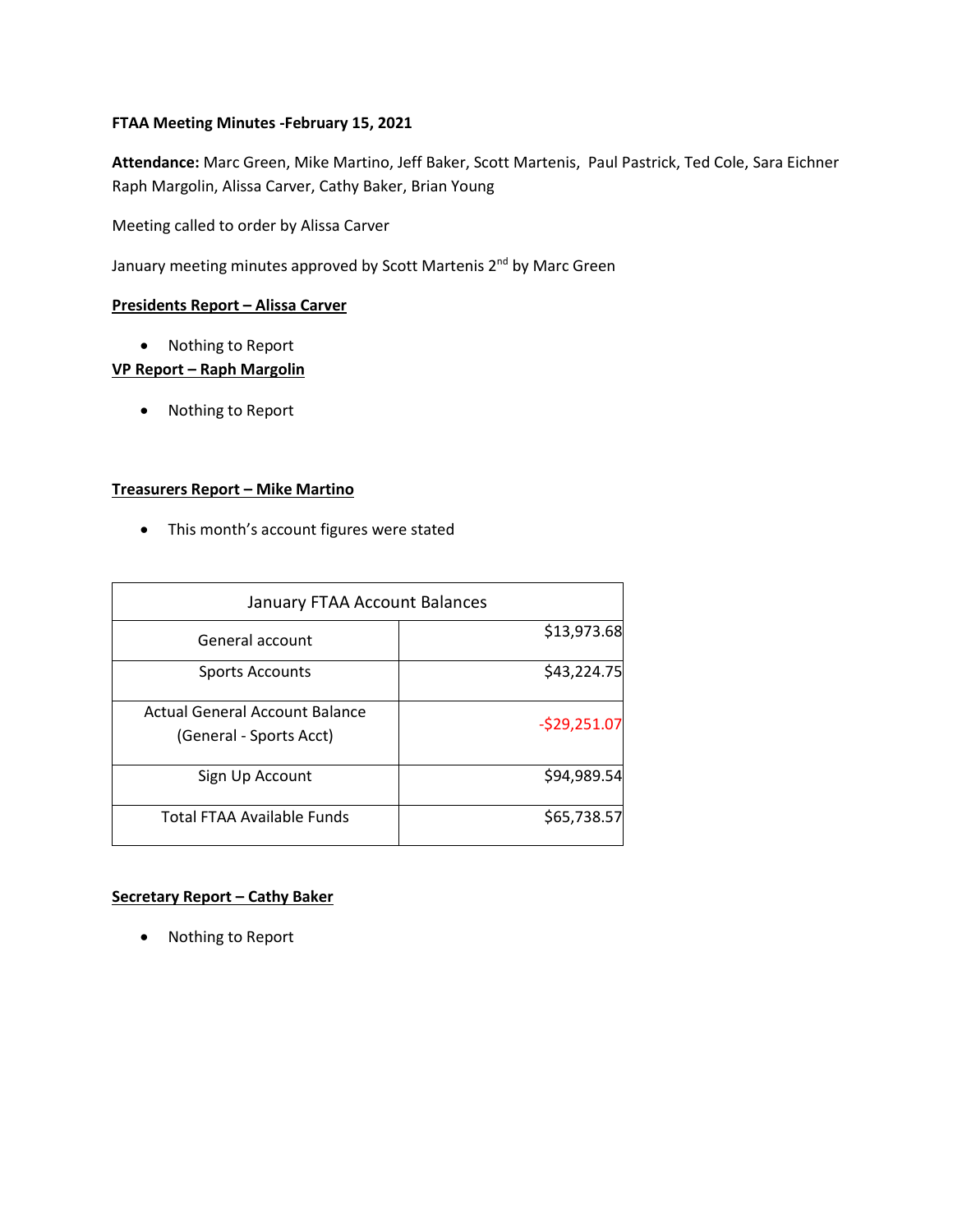#### **Sports Reports:**

**Baseball – Scott Martenis-** Registration closing soon. Around 130 players as of today. Getting coaches together and preparing for the season.

**Basketball – Jeff Baker** – A few weeks left of the season. Great positive feedback about the season. Need to have a discussion in the off season to talk about the plan for next season. Improvements can be made. Masks were an issue when kids are running.

**Cheering- Sara Eichner-** Needs to order new uniforms and will open registration soon.

**Field Hockey- Kim Bilger-** Nothing to report – out of season (not present)

**Football – Brian Young** – League meeting in March. Currently in the off season. Will open registration in April/May

**Lacrosse – Alissa Carver** – Registration is open. Currently down 20 players. Working on a Covid plan with Rachel. Looking to order shields per league this is now a mandatory part of helmet. Cost will be \$800/\$900. Township will cover cost. Raph made a motion to cover cost if town will not.

**Soccer – Raph Margolin –** Spring season registration is open currently 120 kids to date. Kids will be wearing masks to participate.

**Softball – Marc Green-** Registration is open. Currently have 45 girls as of today.

**Wrestling – Brian Young** – Out of Season.

#### **Old Business:**

- Athlete of the month will start with Spring sports
- waiting for weather to get nicer to put carpet in Falcons nest
- Member credit put a plan in place and get this going for Spring/Fall sports. If you become a member of FTAA you will receive a (1x) credit.

#### **New Business:**

- Scott would like to begin a sporting goods donation. He will arrange a collection on a weekend and will bring to a non-profit organization. Community involvement will be needed. Need to advertise of Facebook, Instagram and Social Media
- FTAA is not properly covered by insurance. We need to change our premium and the policy. Current policy is outdated. Need to update to cover general liability, coaches, board members, and website. There will be a cost increase to policy. Need to participate the number of kids per